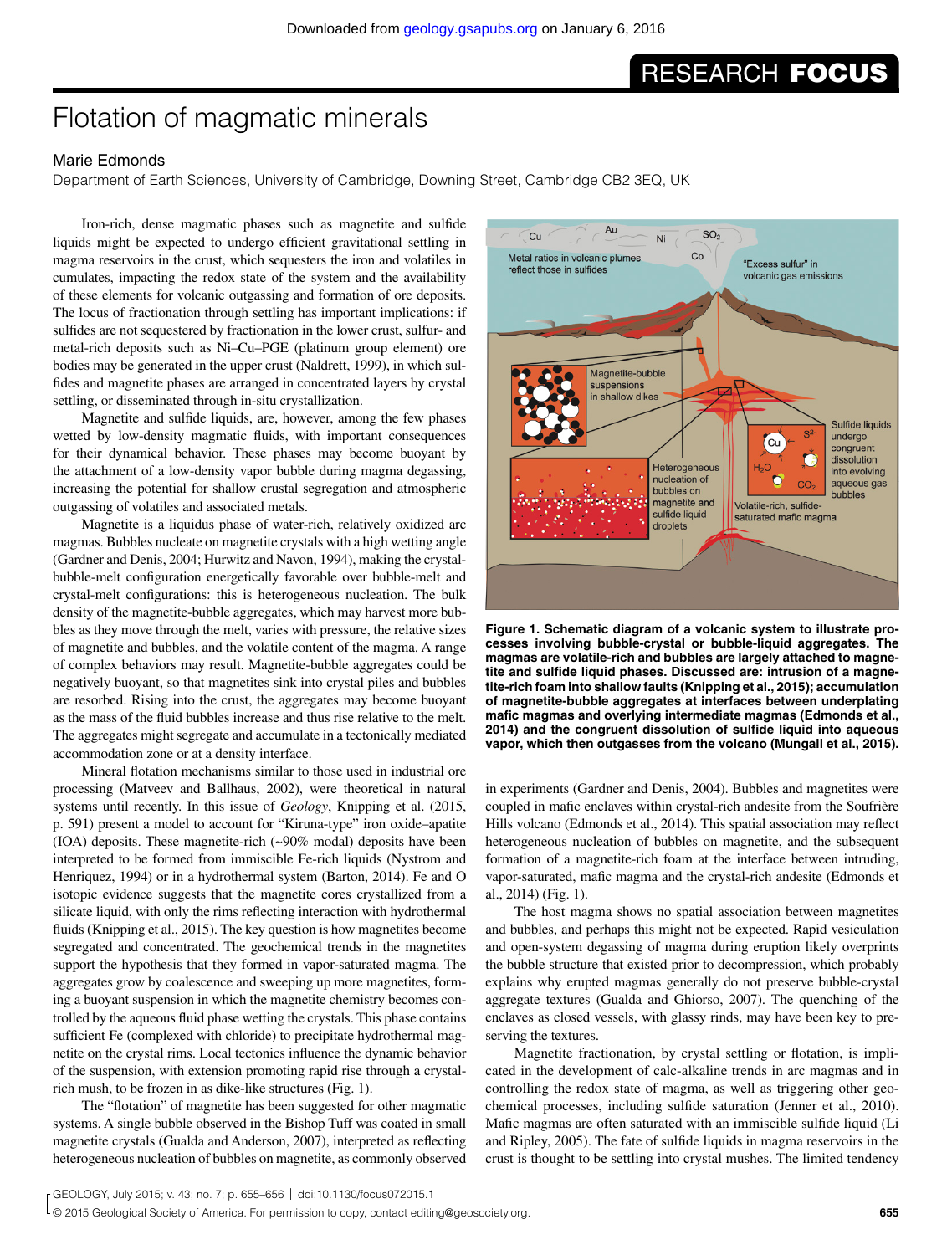of sulfide liquids to wet silicate minerals (Mungall and Su, 2005) means that sulfide liquids do not tend to flow through porous crystal mushes, and instead accumulate in situ, as seen in Ni-PGE sulfide ore deposits (Naldrett, 1999). The transition metal composition of volcanic gases and ore-forming fluids is similar to that of the sulfide liquids thought to exist in the magma; e.g., the Cu/Au ratio of the Bajo de la Alumbrera porphyry Cu-Au deposit (Argentina; Mungall et al., 2015) and the Cu/Ni ratio in volcanic gases from Merapi volcano (Indonesia; Nadeau et al., 2010). These similarities were ascribed to fluids percolating through the upper parts of magma reservoirs, entraining metals and sulfur (Nadeau et al., 2010). This explanation is problematic, however, if the sulfide liquids accumulate near the base of the system, whereas magmas and hydrothermal fluids are sourced from near to the top.

An alternative solution is offered by Mungall et al. (2015), who conducted experiments with silicate liquid, sulfide liquid, and vapor. Sulfides always occur at the interface between silicate liquid and vapor, despite the gravitational force that tends to pull them to the bottom of the experimental capsule, illustrating the affinity of sulfide liquid for vapor. Based on these experiments, and the observations common to many volcanic and hydrothermal systems, Mungall et al. propose that vapor bubbles may nucleate on sulfide liquid droplets with high wetting angles, and the resulting compound drops may be "floated" to the upper reaches of the magmatic system. The sulfide liquid may undergo congruent dissolution, whereby the sulfide liquid, FeS, reacts with liquid water to form dissolved iron (FeO) and  $H_2S$  gas (or at lower pressures,  $SO_2$  and  $H_2$ ) (Fig. 1). Many arc volcanic eruptions give rise to enormous emissions of  $SO<sub>2</sub>$  gas, far more than can be explained by the concentration of dissolved sulfur in melt inclusions (Wallace and Edmonds, 2011). Traditionally, this excess has been explained by invoking the existence of pre-eruptive fluids carrying the bulk of the sulfur (Scaillet et al., 1998), or transfer of sulfur from underplating mafic magmas. Transfer of merely sulfur, however, does not explain the outgassing metal assemblage, so that the existence of the sulfide-vapor aggregates (or "compound drops" of vapor and sulfide liquid) is a necessary requirement.

We must clearly consider the effects of heterogeneous nucleation of bubbles on the dynamics of dense phases such as magnetite and sulfide liquid, but it is less clear whether this will substantially change our understanding of metal and volatile budgets of magmatic systems; further observations are required. The timing of the saturation of magnetite or sulfide liquid in the silicate melt, and vapor, is critical. Magnetite fractionation, sulfur systematics, and degassing are inextricably linked in convergent margin magmas (Sun et al., 2004). The onset of magnetite fractionation in oxidized arc magmas involves the removal of  $Fe<sup>3+</sup>$  from the melt, resulting in a reduction of sulfur from sulfate  $(SO_4^{2-})$  to sulfide  $(S^2)$ . This triggers sulfide saturation and fractionation of metals from the melt due to the lower solubility of sulfide, (Jenner et al., 2010). One might speculate whether these fractionation signatures are dominated by crystal settling, or might be explained by flotation mechanisms, if sulfide saturation were to occur in the upper crust where an aqueous vapor phase is present. As yet unexplored are the potential effects of transporting (by aggregate settling) exsolved vapor into shallow crustal cumulate piles, where it may play some role in the expulsion of residual liquids during compaction or in the disaggregation of crystal mushes.

#### **REFERENCES CITED**

- Barton, M., 2014, Iron oxide (Cu–Au–REE–P–Ag–U–Co) systems: Treatise on Geochemistry, Second edition, Volume 13: Amsterdam, Elsevier, p. 515–541.
- Edmonds, M., Brett, A., Herd, R., Humphreys, M., and Woods, A., 2014, Magnetite-bubble aggregates at mixing interfaces in andesite magma bodies, *in* Zellmer, G.F., et al., eds., The Role of Volatiles in the Genesis, Evolution and Eruption of Arc Magmas: Geological Society of London Special Publications, v. 410, p. 95–121, doi:10.1144/SP410.7.
- Gardner, J.E., and Denis, M.-H., 2004, Heterogeneous bubble nucleation on Fe-Ti oxide crystals in high-silica rhyolitic melts: Geochimica et Cosmochimica Acta, v. 68, p. 3587–3597, doi:10.1016/j.gca.2004.02.021.
- Gualda, G.A., and Anderson, A.T., Jr., 2007, Magnetite scavenging and the buoyancy of bubbles in magmas. Part 1: Discovery of a pre-eruptive bubble in Bishop rhyolite: Contributions to Mineralogy and Petrology, v. 153, p. 733– 742, doi:10.1007/s00410-006-0173-5.
- Gualda, G.A., and Ghiorso, M.S., 2007, Magnetite scavenging and the buoyancy of bubbles in magmas. Part 2: Energetics of crystal-bubble attachment in magmas: Contributions to Mineralogy and Petrology, v. 154, p. 479–490, doi:10.1007/s00410-007-0206-8.
- Hurwitz, S., and Navon, O., 1994, Bubble nucleation in rhyolitic melts: Experiments at high pressure, temperature, and water content: Earth and Planetary Science Letters, v. 122, p. 267–280, doi:10.1016/0012-821X(94)90001-9.
- Jenner, F.E., O'Neill, H.S.C., Arculus, R.J., and Mavrogenes, J.A., 2010, The magnetite crisis in the evolution of arc-related magmas and the initial concentration of Au, Ag and Cu: Journal of Petrology, v. 51, p. 2445–2464, doi:10.1093/petrology/egq063.
- Knipping, J.L., Bilenker, L.D., Simon, A.C., Reich, M., Barra, F., Deditius, A.P., Lundstrom, C., Bindeman, I., and Munizaga, R., 2015, Giant Kiruna-type deposits form by efficient flotation of magmatic magnetite suspensions: Geology, v. 43, p. 591–594, doi:10.1130/G36650.1.
- Li, C., and Ripley, E.M., 2005, Empirical equations to predict the sulfur content of mafic magmas at sulfide saturation and applications to magmatic sulfide deposits: Mineralium Deposita, v. 40, p. 218–230, doi:10.1007/s00126- 005-0478-8.
- Matveev, S., and Ballhaus, C., 2002, Role of water in the origin of podiform chromitite deposits: Earth and Planetary Science Letters, v. 203, p. 235–243, doi:10.1016/S0012-821X(02)00860-9.
- Mungall, J.E., Brenan, J.M., Godel, B., Barnes, S., and Gaillard, F., 2015, Transport of metals and sulphur in magmas by flotation of sulphide melt on vapour bubbles: Nature Geoscience, v. 8, p. 216–219, doi:10.1038/ngeo2373.
- Mungall, J.E., and Su, S., 2005, Interfacial tension between magmatic sulfide and silicate liquids: Constraints on kinetics of sulfide liquation and sulfide migration through silicate rocks: Earth and Planetary Science Letters, v. 234, p. 135–149, doi:10.1016/j.epsl.2005.02.035.
- Nadeau, O., Williams-Jones, A.E., and Stix, J., 2010, Sulphide magma as a source of metals in arc-related magmatic hydrothermal ore fluids: Nature Geoscience, v. 3, p. 501–505, doi:10.1038/ngeo899.
- Naldrett, A., 1999, World-class Ni-Cu-PGE deposits: key factors in their genesis: Mineralium Deposita, v. 34, p. 227–240, doi:10.1007/s001260050200.
- Nystrom, J.O., and Henriquez, F., 1994, Magmatic features of iron ores of the Kiruna type in Chile and Sweden; Ore textures and magnetite geochemistry: Economic Geology and the Bulletin of the Society of Economic Geologists, v. 89, p. 820–839, doi:10.2113/gsecongeo.89.4.820.
- Scaillet, B., Clémente, B., Evans, B.W., and Pichavant, M., 1998, Redox control of sulfur degassing in silicic magmas: Journal of Geophysical Research: Solid Earth, v. 103, B10, p. 23937–23949, doi:10.1029/98JB02301.
- Sun, W., Arculus, R.J., Kamenetsky, V.S., and Binns, R.A., 2004, Release of goldbearing fluids in convergent margin magmas prompted by magnetite crystallization: Nature, v. 431, p. 975–978, doi:10.1038/nature02972.
- Wallace, P.J., and Edmonds, M., 2011, The sulfur budget in magmas: Evidence from melt inclusions, submarine glasses, and volcanic gas emissions: Reviews in Mineralogy and Geochemistry, v. 73, p. 215–246, doi:10.2138/ rmg.2011.73.8.

Printed in USA